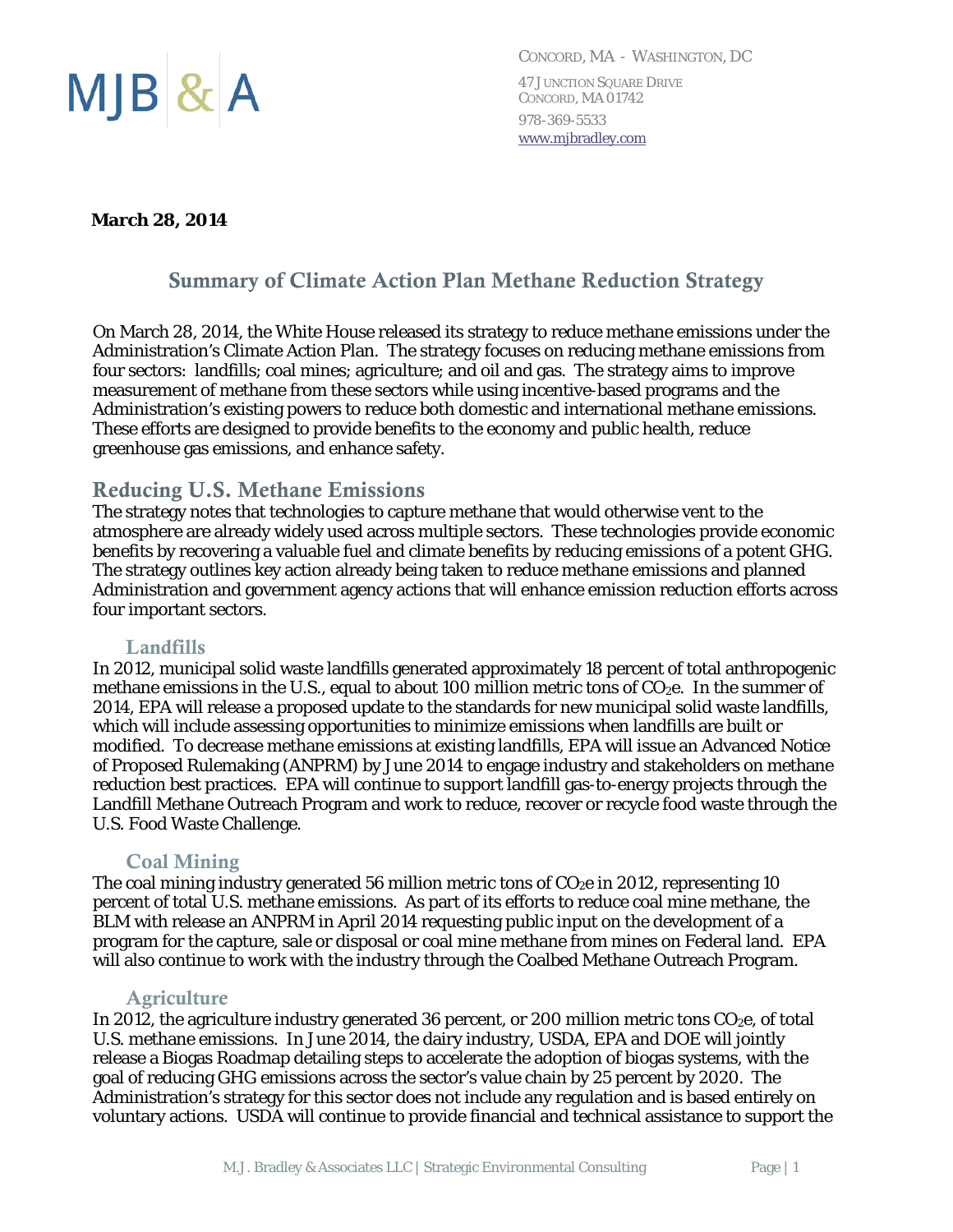

adoption of biogas systems, while the AgSTAR program will continue working to expand the use of biogas systems and serve as source of information for key stakeholders. Funding will also be made available to reduce methane reductions unrelated to manure management, such as emissions from rice cultivation.

### Oil and Gas

The Administration will build on existing cost-effective technologies and best management practices to reduce methane emissions across all stages of the oil and natural gas value chain. Methane emissions from this sector totaled 159 million metric tons  $CO<sub>2</sub>e$  in 2012, representing 28 percent of total U.S. methane emissions.

During the spring of 2014, EPA will release a series of technical white papers on emissions and control technologies with a focus on oil and co-producing wells, liquids unloading, leaks, pneumatic devices and compressors. EPA will use these papers to solidify its understanding of methane sources and to determine if additional regulation is needed to control emissions from these sources. EPA will decide whether to develop new regulatory standards by this fall. If EPA decides to regulate emission sources, a rulemaking schedule will be set to be completed by the end of 2016. In addition, in the spring of 2014, EPA will begin to engage the industry, states, and other key stakeholders on ways to enhance Natural Gas STAR and launch the new partnership by the end of 2014.

Building off of the DOE roundtable discussion on March 19, 2014, additional roundtable discussions will take place with stakeholders with the primary objective of accelerating the adoption of best practices for reducing methane emissions from processing, transmission and storage and distribution segments. The first installment of the Quadrennial Energy Review, to be released in January 2015, will include recommendations for industry, Federal and state governments on improving energy transmission, storage and distribution systems. Finally, in addition to existing DOE loan guarantee authority, the 2015 budget proposes a new \$4.7 million DOE program to speed development of technologies for leak detection and monitoring, pipeline leak repair without having to evacuate gas from the pipelines, smart pipeline sensors, and compressor controls.

To reduce venting and flaring of methane produced from Federal and Indian oil and gas leases, the Bureau of Land Management will develop a draft proposed rule (Onshore Order 9) later this year.

#### Improving Methane Emissions Measurement

The strategy also includes plans to improve the accuracy of methane emissions measurements. The two overarching components of this plan are improving bottom-up emissions data and advancing the science for monitoring and validating atmospheric methane readings. Improvements will include:

- funding more accurate methane measurement technologies;
- enhancing the U.S. Greenhouse Gas Inventory, including incorporation of Greenhouse Gas Reporting Program data;
- building a national methane monitoring network;
- improving local and regional emissions modeling; and
- improving global emissions monitoring and estimates